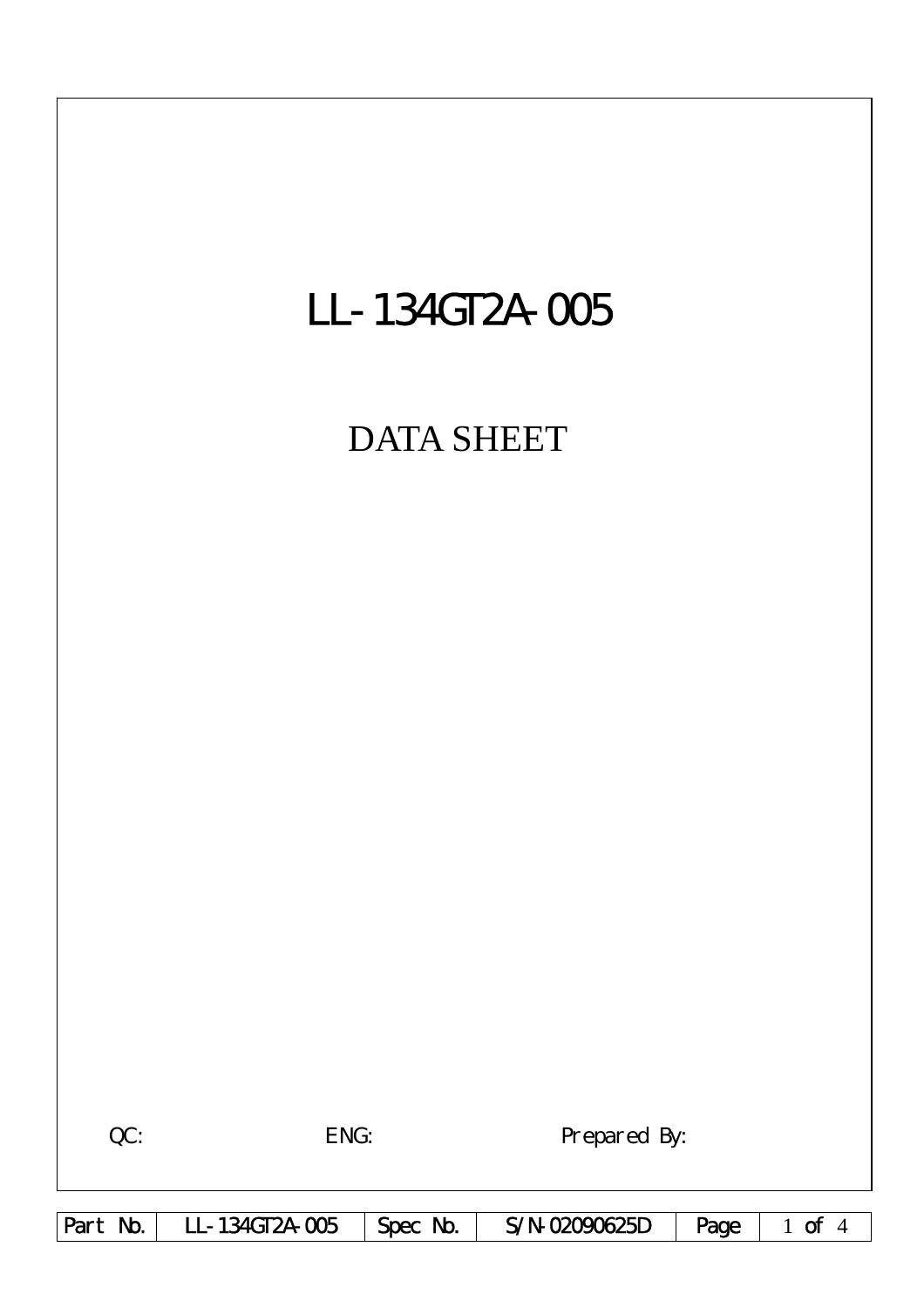## **Features:**

- ♦ 1\* 3mm rectangular package
- ♦ General purpose leads
- ♦ Reliable and rugged

# **Package Dimensions:**



| Part NO.          | Chip Material. | Lens Color        | Source Color |  |
|-------------------|----------------|-------------------|--------------|--|
| $ LL-134GT2A-005$ | GaP            | Green Transparent | Green        |  |

#### **Notes:**

- 1. All dimensions are in millimeters (inches).
- 2. Tolerance is ±0.25 mm (.010") unless otherwise noted.
- 3. Protruded resin under flange is 1.0mm(.04") max
- 4. Lead spacing is measured where the leads emerge from the package.
- **5.** Specifications are subject to change without notice.
- **6.** This data-sheet only valid for six months.

Part No. LL-134GT2A-005 Spec No. S/N-02090625D  $\sqrt{2}$  Page 2 of 4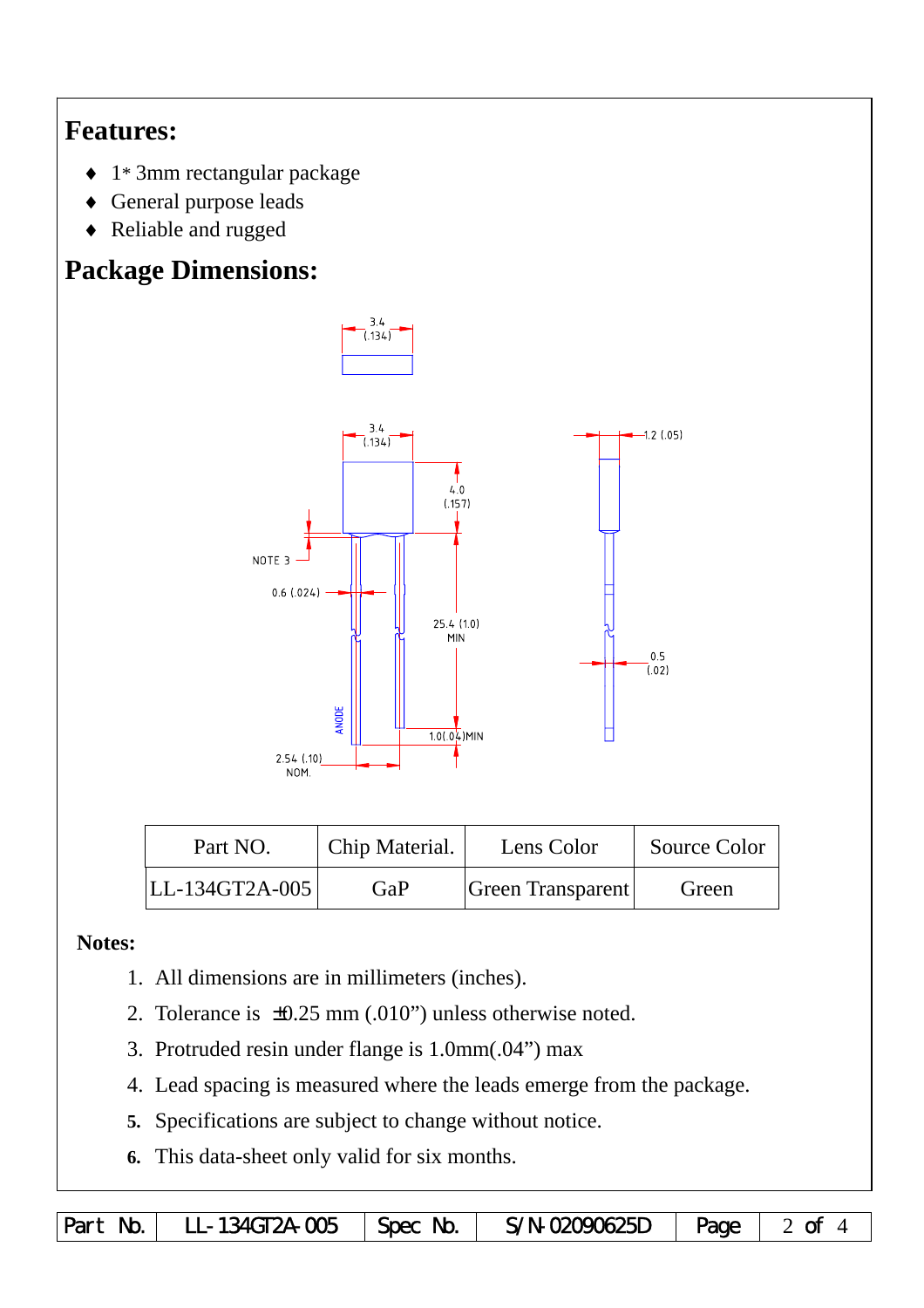#### **Absolute Maximum Ratings at Ta=25**℃

| Parameter                                                     | MAX.                 | Uni t |  |  |
|---------------------------------------------------------------|----------------------|-------|--|--|
| Pover Dissipation                                             | 100                  | mW    |  |  |
| Peak Forward Current<br>(1/10 Duty Cycle, 0.1ms Pulse Width)  | 100                  | mA    |  |  |
| Continuous Forward Current                                    | 35                   | mA    |  |  |
| Derating Linear From 50                                       | Q.4                  | mA/   |  |  |
| Reverse Vol tage                                              | 5                    | V     |  |  |
| Operating Temperature Range                                   | to $+80$<br>- 40     |       |  |  |
| Storage Temperature Range                                     | to +80<br>- 40       |       |  |  |
| Lead Sol dering Temperature<br>$[4 \text{nm}(.157)$ From Body | for 5 Seconds<br>260 |       |  |  |

### **Electrical Optical Characteristics at Ta=25**℃

| Parameter                   | Symbol               | Mn. | Typ. | Max. | Uni t | Test Condition         |
|-----------------------------|----------------------|-----|------|------|-------|------------------------|
| Luminous Intensity          | $\mathsf{I}$ v       | 2   | 4.5  | 9    | mcd   | $f = 20$ mA (Note 1)   |
| Vi ewing Angl e             | $\mathcal{P}$<br>1/2 | 145 | 155  | 165  | Deg   | (Note 2)               |
| Peak Emission Wavelength    | $\mathbf{p}$         | 563 | 568  | 573  | nm    | $I_f = 20$ mA          |
| Dominant Wavelength         | d                    | 565 | 570  | 575  | nm    | $l_f = 20$ mA (Note 2) |
| Line Half-Width<br>Spectral |                      | 25  | 30   | 35   | nm    | $I_f = 20$ mA          |
| Forward Voltage             | $V_f$                | 1.7 | 2.2  | 26   | V     | $I_{f} = 20$ mA        |
| Reverse Current             | $\mathsf{I}$ R       |     |      | 100  | μA    | $V_R = 5V$             |

#### Notes:

- 1.Luminous intensity is measured with a light sensor and filter combination that approximates the CIE eye-response curve.
- 2. 1/2 is the off-axis angle at which the luminous intensity is half the axial luminous intensity.
- 3.The dominant wavelength ( d) is derived from the CIE chromaticity diagram and represents the single wavelength which defines the color of the device.

Part No. | LL-134GT2A-005 | Spec No. | S/N-02090625D | Page | 3 of 4